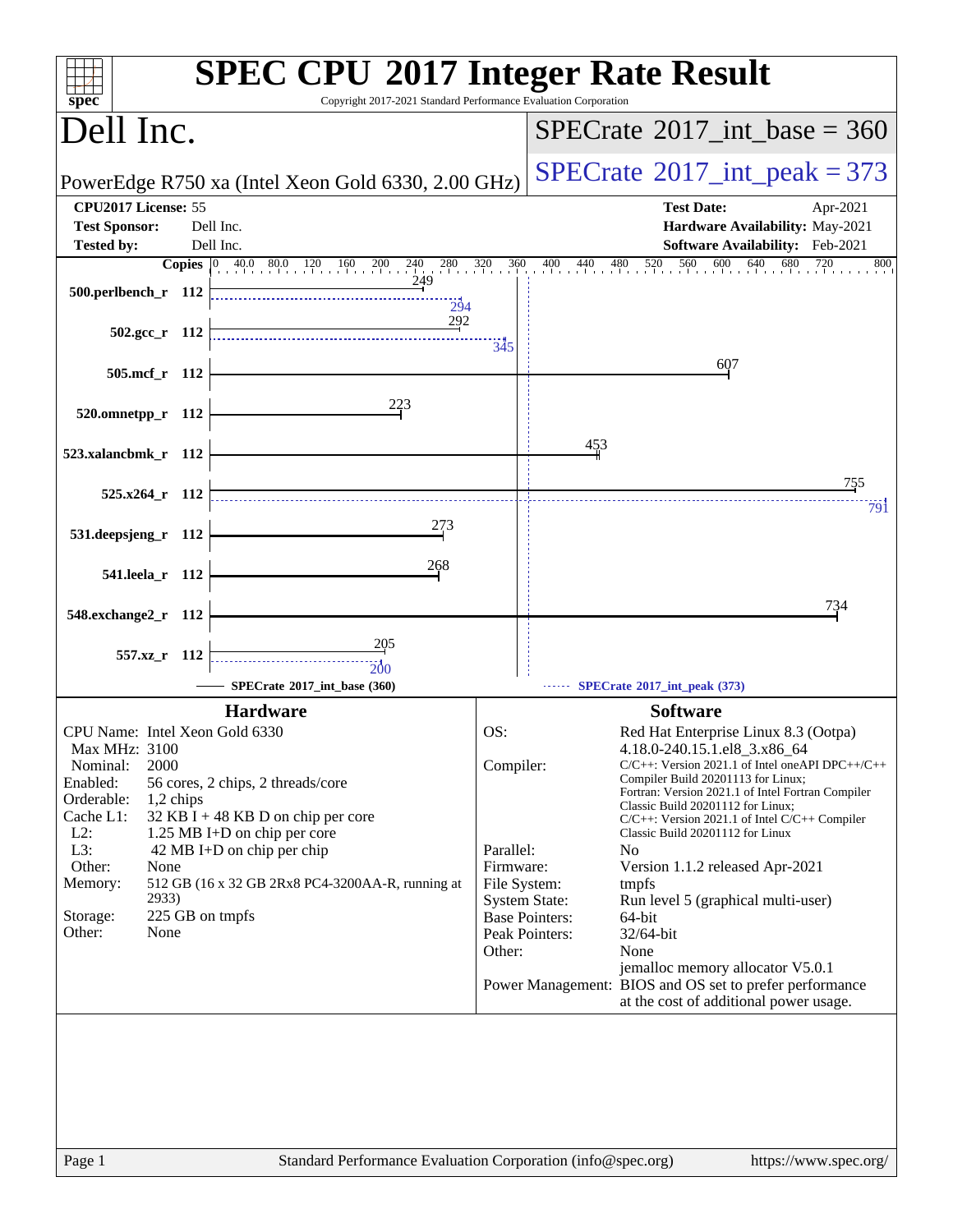| <b>SPEC CPU®2017 Integer Rate Result</b>                        |
|-----------------------------------------------------------------|
|                                                                 |
| Copyright 2017-2021 Standard Performance Evaluation Corporation |
|                                                                 |

# Dell Inc.

**[spec](http://www.spec.org/)**

## $SPECTate$ <sup>®</sup>[2017\\_int\\_base =](http://www.spec.org/auto/cpu2017/Docs/result-fields.html#SPECrate2017intbase) 360

PowerEdge R750 xa (Intel Xeon Gold 6330, 2.00 GHz)  $\left|$  [SPECrate](http://www.spec.org/auto/cpu2017/Docs/result-fields.html#SPECrate2017intpeak)<sup>®</sup>[2017\\_int\\_peak = 3](http://www.spec.org/auto/cpu2017/Docs/result-fields.html#SPECrate2017intpeak)73

**[CPU2017 License:](http://www.spec.org/auto/cpu2017/Docs/result-fields.html#CPU2017License)** 55 **[Test Date:](http://www.spec.org/auto/cpu2017/Docs/result-fields.html#TestDate)** Apr-2021 **[Test Sponsor:](http://www.spec.org/auto/cpu2017/Docs/result-fields.html#TestSponsor)** Dell Inc. **[Hardware Availability:](http://www.spec.org/auto/cpu2017/Docs/result-fields.html#HardwareAvailability)** May-2021 **[Tested by:](http://www.spec.org/auto/cpu2017/Docs/result-fields.html#Testedby)** Dell Inc. **[Software Availability:](http://www.spec.org/auto/cpu2017/Docs/result-fields.html#SoftwareAvailability)** Feb-2021

#### **[Results Table](http://www.spec.org/auto/cpu2017/Docs/result-fields.html#ResultsTable)**

| <b>Base</b>                              |               |                |       |                | <b>Peak</b> |                |       |               |                |              |                |              |                |              |
|------------------------------------------|---------------|----------------|-------|----------------|-------------|----------------|-------|---------------|----------------|--------------|----------------|--------------|----------------|--------------|
| <b>Benchmark</b>                         | <b>Copies</b> | <b>Seconds</b> | Ratio | <b>Seconds</b> | Ratio       | <b>Seconds</b> | Ratio | <b>Copies</b> | <b>Seconds</b> | <b>Ratio</b> | <b>Seconds</b> | <b>Ratio</b> | <b>Seconds</b> | <b>Ratio</b> |
| 500.perlbench_r                          | 112           | 715            | 249   | 714            | 250         |                |       | 112           | 606            | 294          | 607            | 294          |                |              |
| $502.\text{gcc}$ _r                      | 112           | 544            | 292   | 542            | 293         |                |       | 112           | 460            | 345          | 459            | 346          |                |              |
| $505$ .mcf r                             | 112           | 298            | 607   | 298            | 608         |                |       | 112           | 298            | 607          | 298            | 608          |                |              |
| 520.omnetpp_r                            | 112           | 658            | 223   | 660            | 223         |                |       | 112           | 658            | 223          | 660            | 223          |                |              |
| 523.xalancbmk r                          | 112           | 261            | 453   | 259            | 456         |                |       | 112           | 261            | 453          | 259            | 456          |                |              |
| 525.x264 r                               | 112           | 259            | 756   | 260            | 755         |                |       | 112           | 248            | 791          | 248            | 792          |                |              |
| 531.deepsjeng_r                          | 112           | 470            | 273   | 471            | 273         |                |       | 112           | 470            | 273          | 471            | 273          |                |              |
| 541.leela r                              | 112           | 692            | 268   | 693            | 268         |                |       | 112           | 692            | 268          | 693            | 268          |                |              |
| 548.exchange2_r                          | 112           | 399            | 735   | 400            | 734         |                |       | 112           | 399            | 735          | 400            | 734          |                |              |
| 557.xz r                                 | 112           | 591            | 205   | 591            | 205         |                |       | 112           | 601            | 201          | 605            | 200          |                |              |
| $SPECrate^{\circ}2017$ int base =<br>360 |               |                |       |                |             |                |       |               |                |              |                |              |                |              |
| $SPECrate^{\circ}2017\_int\_peak =$      |               |                | 373   |                |             |                |       |               |                |              |                |              |                |              |

Results appear in the [order in which they were run](http://www.spec.org/auto/cpu2017/Docs/result-fields.html#RunOrder). Bold underlined text [indicates a median measurement](http://www.spec.org/auto/cpu2017/Docs/result-fields.html#Median).

#### **[Submit Notes](http://www.spec.org/auto/cpu2017/Docs/result-fields.html#SubmitNotes)**

 The numactl mechanism was used to bind copies to processors. The config file option 'submit' was used to generate numactl commands to bind each copy to a specific processor. For details, please see the config file.

### **[Operating System Notes](http://www.spec.org/auto/cpu2017/Docs/result-fields.html#OperatingSystemNotes)**

Stack size set to unlimited using "ulimit -s unlimited"

#### **[Environment Variables Notes](http://www.spec.org/auto/cpu2017/Docs/result-fields.html#EnvironmentVariablesNotes)**

Environment variables set by runcpu before the start of the run: LD\_LIBRARY\_PATH =

 "/mnt/ramdisk/cpu2017-1.1.5-ic2021.1/lib/intel64:/mnt/ramdisk/cpu2017-1. 1.5-ic2021.1/lib/ia32:/mnt/ramdisk/cpu2017-1.1.5-ic2021.1/je5.0.1-32" MALLOC\_CONF = "retain:true"

#### **[General Notes](http://www.spec.org/auto/cpu2017/Docs/result-fields.html#GeneralNotes)**

 Binaries compiled on a system with 1x Intel Core i9-7980XE CPU + 64GB RAM memory using Red Hat Enterprise Linux 8.1 Transparent Huge Pages enabled by default Prior to runcpu invocation Filesystem page cache synced and cleared with: sync; echo 3> /proc/sys/vm/drop\_caches

**(Continued on next page)**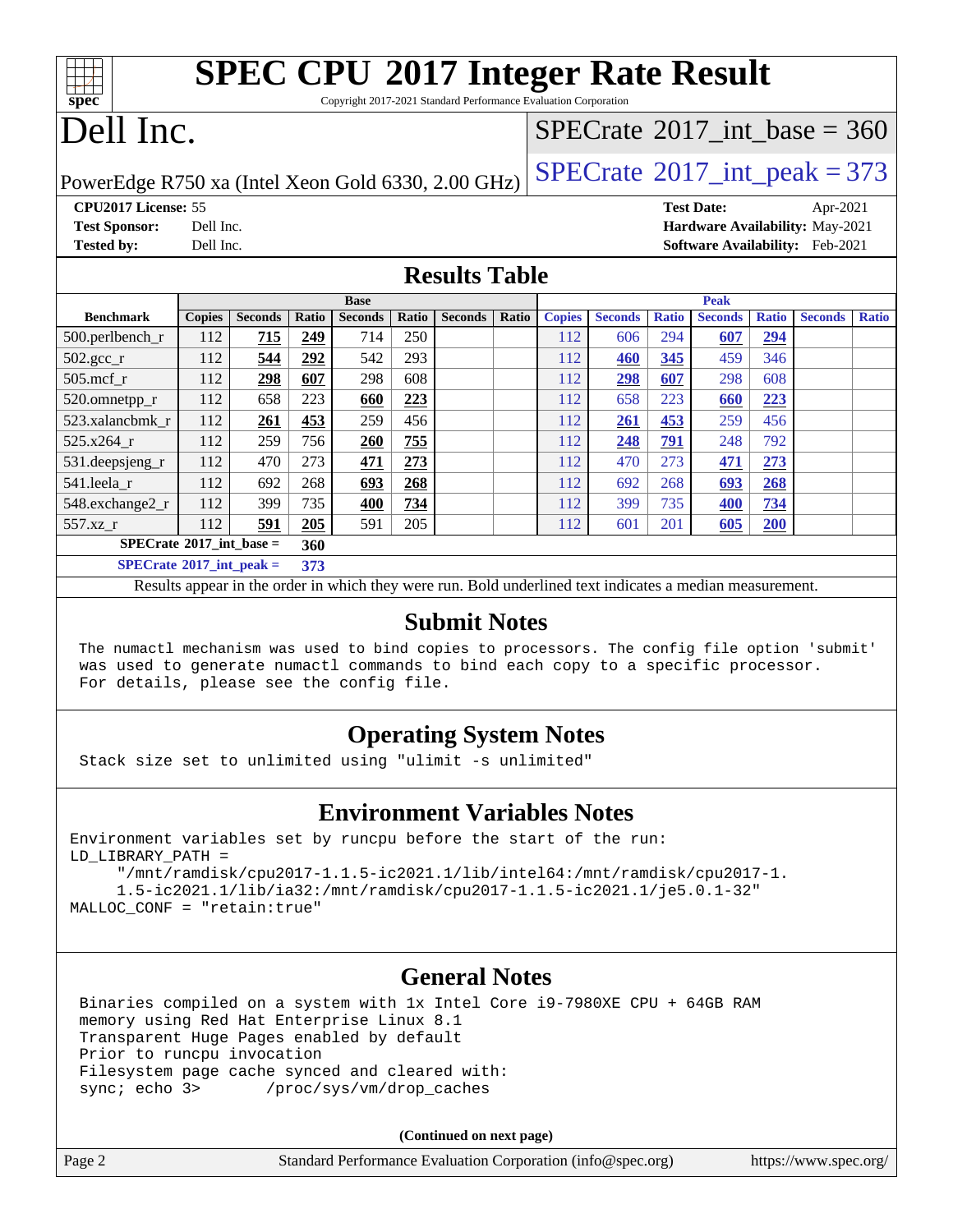| <b>SPEC CPU®2017 Integer Rate Result</b>                                                                                                                                                                                                                                                                               |                                             |  |
|------------------------------------------------------------------------------------------------------------------------------------------------------------------------------------------------------------------------------------------------------------------------------------------------------------------------|---------------------------------------------|--|
| Spec<br>Copyright 2017-2021 Standard Performance Evaluation Corporation<br>Dell Inc.                                                                                                                                                                                                                                   | $SPECrate^{\circ}2017\_int\_base = 360$     |  |
| PowerEdge R750 xa (Intel Xeon Gold 6330, 2.00 GHz)                                                                                                                                                                                                                                                                     | $SPECTate$ <sup>®</sup> 2017_int_peak = 373 |  |
| CPU2017 License: 55                                                                                                                                                                                                                                                                                                    | <b>Test Date:</b><br>Apr-2021               |  |
| <b>Test Sponsor:</b><br>Dell Inc.                                                                                                                                                                                                                                                                                      | Hardware Availability: May-2021             |  |
| <b>Tested by:</b><br>Dell Inc.                                                                                                                                                                                                                                                                                         | Software Availability: Feb-2021             |  |
| <b>General Notes (Continued)</b>                                                                                                                                                                                                                                                                                       |                                             |  |
| runcpu command invoked through numactl i.e.:<br>numactl --interleave=all runcpu <etc><br/>jemalloc, a general purpose malloc implementation<br/>built with the RedHat Enterprise 7.5, and the system compiler gcc 4.8.5<br/>sources available from jemalloc.net or https://github.com/jemalloc/jemalloc/releases</etc> |                                             |  |
| NA: The test sponsor attests, as of date of publication, that CVE-2017-5754 (Meltdown)                                                                                                                                                                                                                                 |                                             |  |
| is mitigated in the system as tested and documented.<br>Yes: The test sponsor attests, as of date of publication, that CVE-2017-5753 (Spectre variant 1)                                                                                                                                                               |                                             |  |
| is mitigated in the system as tested and documented.                                                                                                                                                                                                                                                                   |                                             |  |
| Yes: The test sponsor attests, as of date of publication, that CVE-2017-5715 (Spectre variant 2)<br>is mitigated in the system as tested and documented.                                                                                                                                                               |                                             |  |
| Benchmark run from a 225 GB ramdisk created with the cmd: "mount -t tmpfs -o size=225G tmpfs /mnt/ramdisk"                                                                                                                                                                                                             |                                             |  |
| <b>Platform Notes</b>                                                                                                                                                                                                                                                                                                  |                                             |  |
| BIOS Settings:                                                                                                                                                                                                                                                                                                         |                                             |  |
| Sub NUMA Cluster : 2-Way Clustering<br>Virtualization Technology : Disabled                                                                                                                                                                                                                                            |                                             |  |
| System Profile : Custom                                                                                                                                                                                                                                                                                                |                                             |  |
| CPU Power Management : Maximum Performance                                                                                                                                                                                                                                                                             |                                             |  |
| C1E : Disabled                                                                                                                                                                                                                                                                                                         |                                             |  |
| C States : Autonomous<br>Memory Patrol Scrub : Disabled                                                                                                                                                                                                                                                                |                                             |  |
| Energy Efficiency Policy : Performance                                                                                                                                                                                                                                                                                 |                                             |  |
| CPU Interconnect Bus Link                                                                                                                                                                                                                                                                                              |                                             |  |
| Power Management : Disabled                                                                                                                                                                                                                                                                                            |                                             |  |
| Sysinfo program /mnt/ramdisk/cpu2017-1.1.5-ic2021.1/bin/sysinfo                                                                                                                                                                                                                                                        |                                             |  |
| Rev: r6538 of 2020-09-24 e8664e66d2d7080afeaa89d4b38e2f1c                                                                                                                                                                                                                                                              |                                             |  |
| running on localhost.localdomain Thu Apr 22 11:37:08 2021                                                                                                                                                                                                                                                              |                                             |  |
| SUT (System Under Test) info as seen by some common utilities.                                                                                                                                                                                                                                                         |                                             |  |
| For more information on this section, see                                                                                                                                                                                                                                                                              |                                             |  |
| https://www.spec.org/cpu2017/Docs/config.html#sysinfo                                                                                                                                                                                                                                                                  |                                             |  |
| From /proc/cpuinfo                                                                                                                                                                                                                                                                                                     |                                             |  |
| model name : Intel(R) Xeon(R) Gold 6330 CPU @ 2.00GHz<br>"physical id"s (chips)<br>2                                                                                                                                                                                                                                   |                                             |  |
| 112 "processors"                                                                                                                                                                                                                                                                                                       |                                             |  |
| cores, siblings (Caution: counting these is hw and system dependent. The following<br>excerpts from /proc/cpuinfo might not be reliable. Use with caution.)<br>cpu cores : 28                                                                                                                                          |                                             |  |
|                                                                                                                                                                                                                                                                                                                        |                                             |  |
| (Continued on next page)<br>Page 3<br>Standard Performance Evaluation Corporation (info@spec.org)                                                                                                                                                                                                                      | https://www.spec.org/                       |  |
|                                                                                                                                                                                                                                                                                                                        |                                             |  |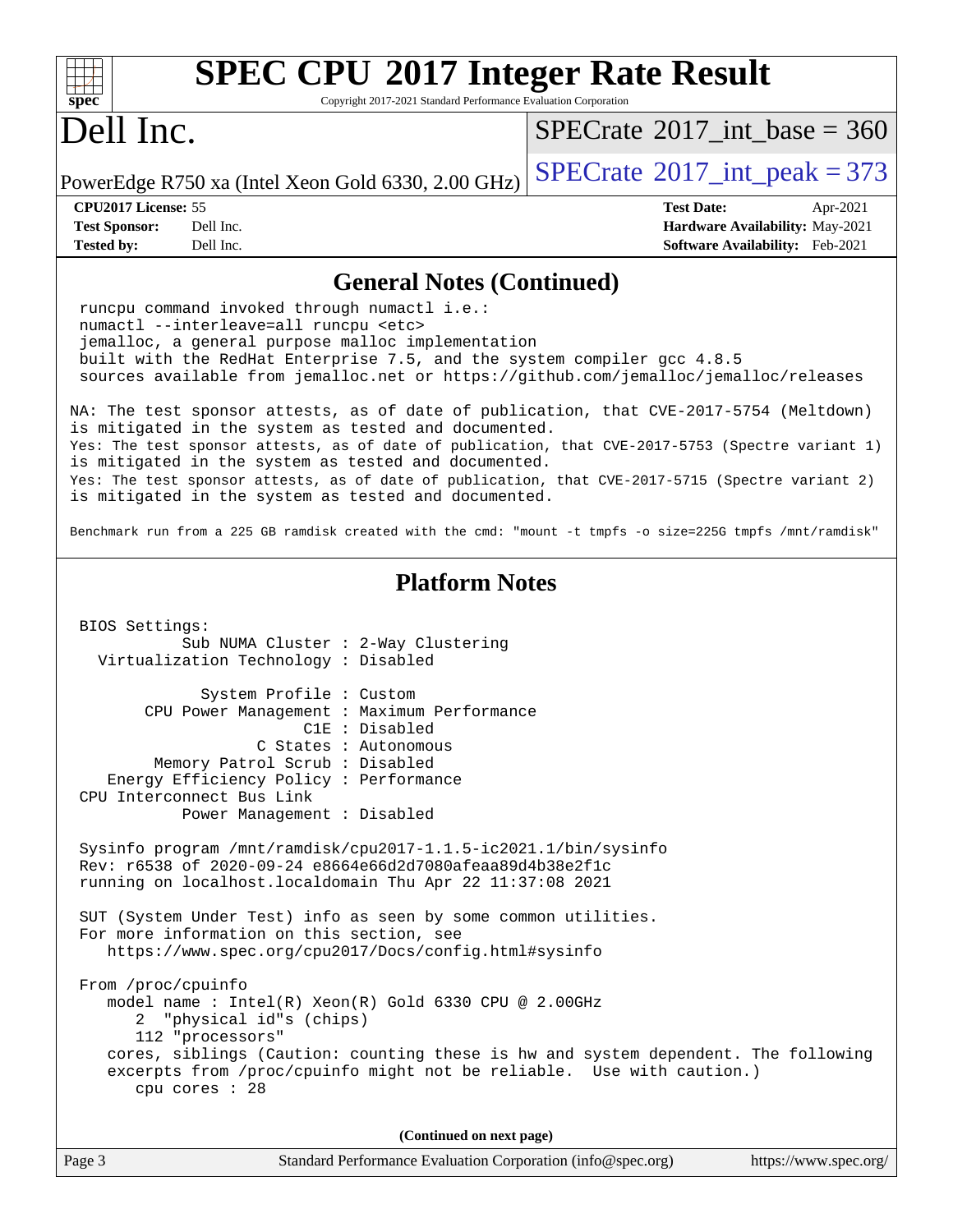| <b>SPEC CPU®2017 Integer Rate Result</b><br>Copyright 2017-2021 Standard Performance Evaluation Corporation<br>$spec^*$                                                                                                                                                                                                                                                                                                                                                                               |                                                                                                                                                                                                                                           |                                                                                                                                                                                                                                                                                                                                                                                                                                                                                                                                                                                                                                                                                                                                                                                                                                                                                                                                                                                                                                                                                                                                                                                                                                                                                                                                                                                                                                                                                                                        |  |  |  |
|-------------------------------------------------------------------------------------------------------------------------------------------------------------------------------------------------------------------------------------------------------------------------------------------------------------------------------------------------------------------------------------------------------------------------------------------------------------------------------------------------------|-------------------------------------------------------------------------------------------------------------------------------------------------------------------------------------------------------------------------------------------|------------------------------------------------------------------------------------------------------------------------------------------------------------------------------------------------------------------------------------------------------------------------------------------------------------------------------------------------------------------------------------------------------------------------------------------------------------------------------------------------------------------------------------------------------------------------------------------------------------------------------------------------------------------------------------------------------------------------------------------------------------------------------------------------------------------------------------------------------------------------------------------------------------------------------------------------------------------------------------------------------------------------------------------------------------------------------------------------------------------------------------------------------------------------------------------------------------------------------------------------------------------------------------------------------------------------------------------------------------------------------------------------------------------------------------------------------------------------------------------------------------------------|--|--|--|
| Dell Inc.                                                                                                                                                                                                                                                                                                                                                                                                                                                                                             |                                                                                                                                                                                                                                           | $SPECTate$ <sup>®</sup> 2017_int_base = 360                                                                                                                                                                                                                                                                                                                                                                                                                                                                                                                                                                                                                                                                                                                                                                                                                                                                                                                                                                                                                                                                                                                                                                                                                                                                                                                                                                                                                                                                            |  |  |  |
|                                                                                                                                                                                                                                                                                                                                                                                                                                                                                                       | PowerEdge R750 xa (Intel Xeon Gold 6330, 2.00 GHz)                                                                                                                                                                                        | $SPECTate$ <sup>®</sup> 2017_int_peak = 373                                                                                                                                                                                                                                                                                                                                                                                                                                                                                                                                                                                                                                                                                                                                                                                                                                                                                                                                                                                                                                                                                                                                                                                                                                                                                                                                                                                                                                                                            |  |  |  |
| CPU2017 License: 55<br><b>Test Sponsor:</b><br>Dell Inc.<br><b>Tested by:</b><br>Dell Inc.                                                                                                                                                                                                                                                                                                                                                                                                            |                                                                                                                                                                                                                                           | <b>Test Date:</b><br>Apr-2021<br>Hardware Availability: May-2021<br>Software Availability: Feb-2021                                                                                                                                                                                                                                                                                                                                                                                                                                                                                                                                                                                                                                                                                                                                                                                                                                                                                                                                                                                                                                                                                                                                                                                                                                                                                                                                                                                                                    |  |  |  |
|                                                                                                                                                                                                                                                                                                                                                                                                                                                                                                       | <b>Platform Notes (Continued)</b>                                                                                                                                                                                                         |                                                                                                                                                                                                                                                                                                                                                                                                                                                                                                                                                                                                                                                                                                                                                                                                                                                                                                                                                                                                                                                                                                                                                                                                                                                                                                                                                                                                                                                                                                                        |  |  |  |
| siblings : 56                                                                                                                                                                                                                                                                                                                                                                                                                                                                                         |                                                                                                                                                                                                                                           | physical 0: cores 0 1 2 3 10 11 12 13 14 15 16 17 18 19 20 21 22 23 24 25 26 27<br>physical 1: cores 0 1 2 3 10 11 12 13 14 15 16 17 18 19 20 21 22 23 24 25 26 27                                                                                                                                                                                                                                                                                                                                                                                                                                                                                                                                                                                                                                                                                                                                                                                                                                                                                                                                                                                                                                                                                                                                                                                                                                                                                                                                                     |  |  |  |
| From lscpu:<br>Architecture:<br>$CPU$ op-mode( $s$ ):<br>Byte Order:<br>CPU(s):<br>On-line CPU(s) list: $0-111$<br>Thread(s) per core:<br>Core(s) per socket:<br>Socket(s):<br>NUMA $node(s):$<br>Vendor ID:<br>CPU family:<br>Model:<br>Model name:<br>Stepping:<br>CPU MHz:<br>BogoMIPS:<br>Virtualization:<br>L1d cache:<br>Lli cache:<br>$L2$ cache:<br>L3 cache:<br>NUMA $node0$ $CPU(s):$<br>NUMA nodel CPU(s):<br>NUMA $node2$ $CPU(s)$ :<br>NUMA node3 CPU(s):<br>Flaqs:<br>arch_capabilities | x86_64<br>$32$ -bit, $64$ -bit<br>Little Endian<br>112<br>2<br>28<br>$\overline{a}$<br>4<br>GenuineIntel<br>6<br>106<br>Intel(R) Xeon(R) Gold 6330 CPU @ 2.00GHz<br>6<br>2583.177<br>4000.00<br>$VT - x$<br>48K<br>32K<br>1280K<br>43008K | 0, 4, 8, 12, 16, 20, 24, 28, 32, 36, 40, 44, 48, 52, 56, 60, 64, 68, 72, 76, 80, 84, 88, 92, 96, 100, 104, 108<br>2, 6, 10, 14, 18, 22, 26, 30, 34, 38, 42, 46, 50, 54, 58, 62, 66, 70, 74, 78, 82, 86, 90, 94, 98, 102, 106, 110<br>1, 5, 9, 13, 17, 21, 25, 29, 33, 37, 41, 45, 49, 53, 57, 61, 65, 69, 73, 77, 81, 85, 89, 93, 97, 101, 105, 109<br>3, 7, 11, 15, 19, 23, 27, 31, 35, 39, 43, 47, 51, 55, 59, 63, 67, 71, 75, 79, 83, 87, 91, 95, 99, 103, 107, 111<br>fpu vme de pse tsc msr pae mce cx8 apic sep mtrr pge mca cmov<br>pat pse36 clflush dts acpi mmx fxsr sse sse2 ss ht tm pbe syscall nx pdpelgb rdtscp<br>lm constant_tsc art arch_perfmon pebs bts rep_good nopl xtopology nonstop_tsc cpuid<br>aperfmperf pni pclmulqdq dtes64 monitor ds_cpl vmx smx est tm2 ssse3 sdbg fma cx16<br>xtpr pdcm pcid dca sse4_1 sse4_2 x2apic movbe popcnt tsc_deadline_timer aes xsave<br>avx f16c rdrand lahf_lm abm 3dnowprefetch cpuid_fault epb cat_13 invpcid_single<br>intel_ppin ssbd mba ibrs ibpb stibp ibrs_enhanced fsgsbase tsc_adjust bmil hle avx2<br>smep bmi2 erms invpcid cqm rdt_a avx512f avx512dq rdseed adx smap avx512ifma<br>clflushopt clwb intel_pt avx512cd sha_ni avx512bw avx512vl xsaveopt xsavec xgetbvl<br>xsaves cqm_llc cqm_occup_llc cqm_mbm_total cqm_mbm_local split_lock_detect wbnoinvd<br>dtherm ida arat pln pts avx512vbmi umip pku ospke avx512_vbmi2 gfni vaes vpclmulqdq<br>avx512_vnni avx512_bitalg tme avx512_vpopcntdq la57 rdpid md_clear pconfig flush_11d |  |  |  |
|                                                                                                                                                                                                                                                                                                                                                                                                                                                                                                       | (Continued on next page)                                                                                                                                                                                                                  |                                                                                                                                                                                                                                                                                                                                                                                                                                                                                                                                                                                                                                                                                                                                                                                                                                                                                                                                                                                                                                                                                                                                                                                                                                                                                                                                                                                                                                                                                                                        |  |  |  |
| Page 4                                                                                                                                                                                                                                                                                                                                                                                                                                                                                                | Standard Performance Evaluation Corporation (info@spec.org)                                                                                                                                                                               | https://www.spec.org/                                                                                                                                                                                                                                                                                                                                                                                                                                                                                                                                                                                                                                                                                                                                                                                                                                                                                                                                                                                                                                                                                                                                                                                                                                                                                                                                                                                                                                                                                                  |  |  |  |

ľ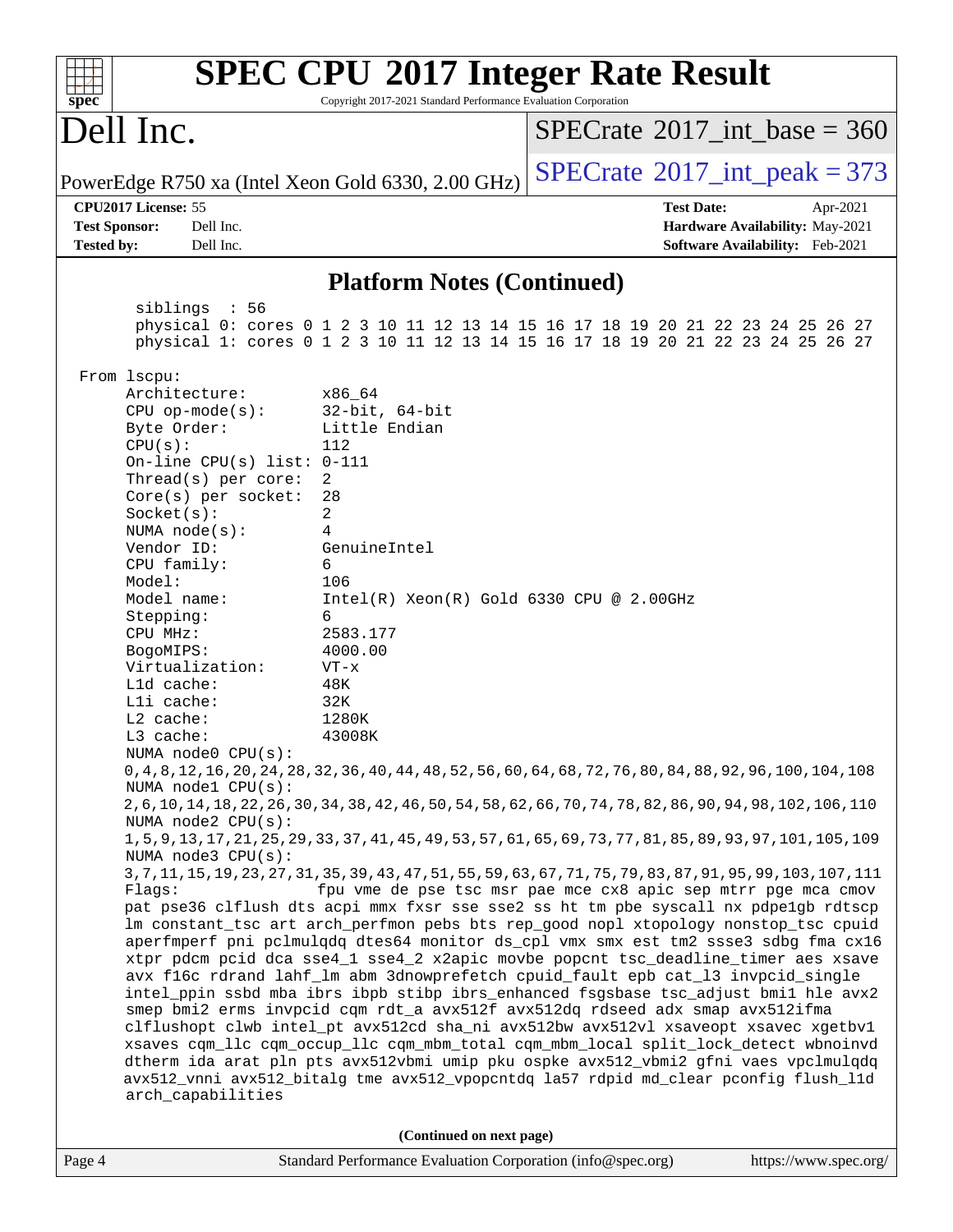#### **[SPEC CPU](http://www.spec.org/auto/cpu2017/Docs/result-fields.html#SPECCPU2017IntegerRateResult)[2017 Integer Rate Result](http://www.spec.org/auto/cpu2017/Docs/result-fields.html#SPECCPU2017IntegerRateResult)**  $+\ +$ **[spec](http://www.spec.org/)** Copyright 2017-2021 Standard Performance Evaluation Corporation Dell Inc.  $SPECTate$ <sup>®</sup>[2017\\_int\\_base =](http://www.spec.org/auto/cpu2017/Docs/result-fields.html#SPECrate2017intbase) 360 PowerEdge R750 xa (Intel Xeon Gold 6330, 2.00 GHz)  $\left|$  [SPECrate](http://www.spec.org/auto/cpu2017/Docs/result-fields.html#SPECrate2017intpeak)<sup>®</sup>[2017\\_int\\_peak = 3](http://www.spec.org/auto/cpu2017/Docs/result-fields.html#SPECrate2017intpeak)73 **[CPU2017 License:](http://www.spec.org/auto/cpu2017/Docs/result-fields.html#CPU2017License)** 55 **[Test Date:](http://www.spec.org/auto/cpu2017/Docs/result-fields.html#TestDate)** Apr-2021 **[Test Sponsor:](http://www.spec.org/auto/cpu2017/Docs/result-fields.html#TestSponsor)** Dell Inc. **[Hardware Availability:](http://www.spec.org/auto/cpu2017/Docs/result-fields.html#HardwareAvailability)** May-2021 **[Tested by:](http://www.spec.org/auto/cpu2017/Docs/result-fields.html#Testedby)** Dell Inc. **[Software Availability:](http://www.spec.org/auto/cpu2017/Docs/result-fields.html#SoftwareAvailability)** Feb-2021 **[Platform Notes \(Continued\)](http://www.spec.org/auto/cpu2017/Docs/result-fields.html#PlatformNotes)** /proc/cpuinfo cache data cache size : 43008 KB From numactl --hardware WARNING: a numactl 'node' might or might not correspond to a physical chip. available: 4 nodes (0-3) node 0 cpus: 0 4 8 12 16 20 24 28 32 36 40 44 48 52 56 60 64 68 72 76 80 84 88 92 96 100 104 108 node 0 size: 125294 MB node 0 free: 127317 MB node 1 cpus: 2 6 10 14 18 22 26 30 34 38 42 46 50 54 58 62 66 70 74 78 82 86 90 94 98 102 106 110 node 1 size: 126050 MB node 1 free: 128135 MB node 2 cpus: 1 5 9 13 17 21 25 29 33 37 41 45 49 53 57 61 65 69 73 77 81 85 89 93 97 101 105 109 node 2 size: 126355 MB node 2 free: 113984 MB node 3 cpus: 3 7 11 15 19 23 27 31 35 39 43 47 51 55 59 63 67 71 75 79 83 87 91 95 99 103 107 111 node 3 size: 126123 MB node 3 free: 128514 MB node distances: node 0 1 2 3 0: 10 11 20 20 1: 11 10 20 20 2: 20 20 10 11 3: 20 20 11 10 From /proc/meminfo MemTotal: 527797600 kB HugePages\_Total: 0 Hugepagesize: 2048 kB /sbin/tuned-adm active Current active profile: throughput-performance From /etc/\*release\* /etc/\*version\* os-release: NAME="Red Hat Enterprise Linux" VERSION="8.3 (Ootpa)" ID="rhel" ID\_LIKE="fedora" VERSION\_ID="8.3" PLATFORM\_ID="platform:el8" PRETTY\_NAME="Red Hat Enterprise Linux 8.3 (Ootpa)" **(Continued on next page)**Page 5 Standard Performance Evaluation Corporation [\(info@spec.org\)](mailto:info@spec.org) <https://www.spec.org/>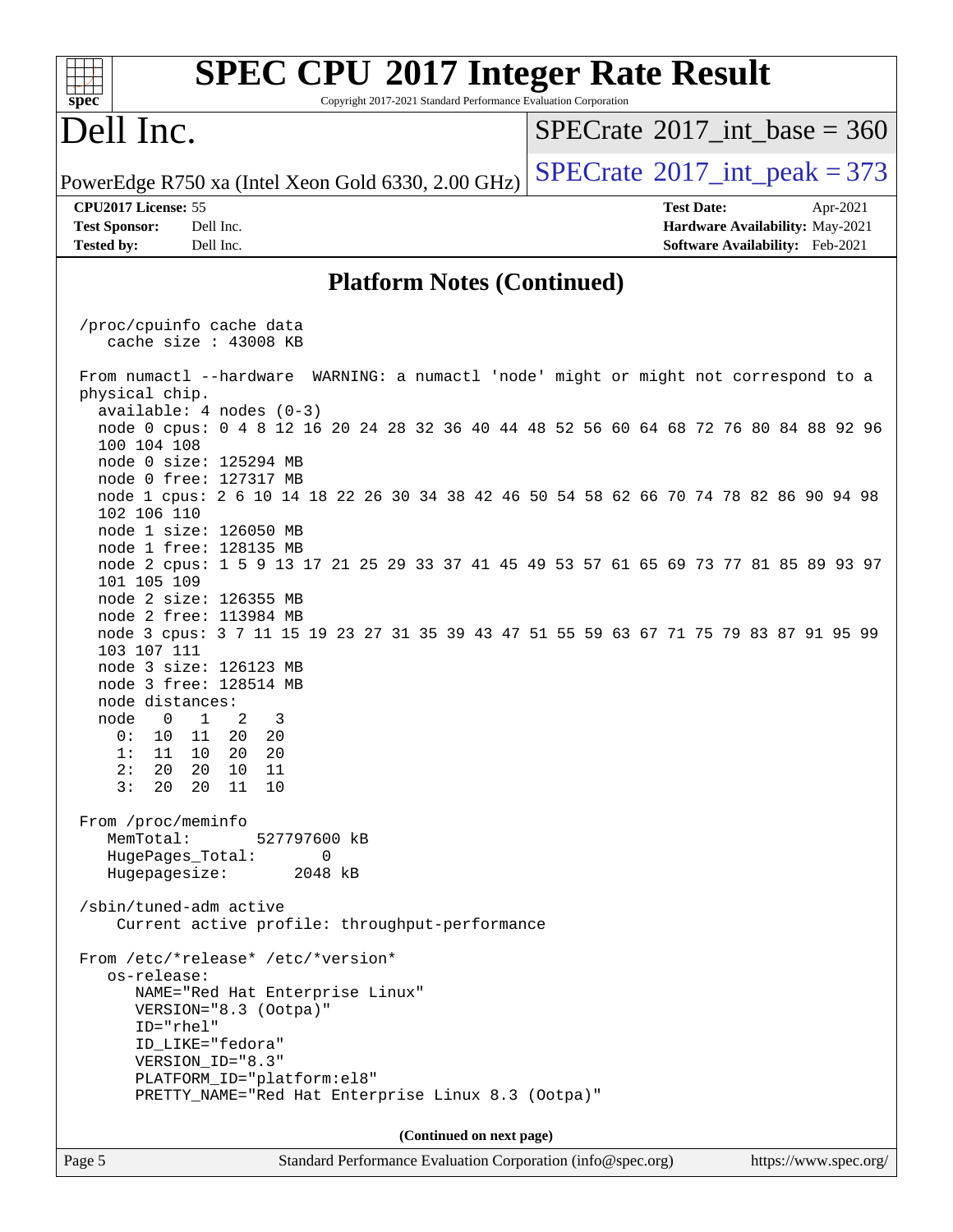| <b>SPEC CPU®2017 Integer Rate Result</b><br>spec <sup>®</sup><br>Copyright 2017-2021 Standard Performance Evaluation Corporation                                                                                                                                                                                                                                                                                                     |                                                                                                                                |  |  |  |  |
|--------------------------------------------------------------------------------------------------------------------------------------------------------------------------------------------------------------------------------------------------------------------------------------------------------------------------------------------------------------------------------------------------------------------------------------|--------------------------------------------------------------------------------------------------------------------------------|--|--|--|--|
| Dell Inc.                                                                                                                                                                                                                                                                                                                                                                                                                            | $SPECrate^{\circledast}2017$ int base = 360                                                                                    |  |  |  |  |
| PowerEdge R750 xa (Intel Xeon Gold 6330, 2.00 GHz)                                                                                                                                                                                                                                                                                                                                                                                   | $SPECTate@2017_int\_peak = 373$                                                                                                |  |  |  |  |
| CPU2017 License: 55<br>Dell Inc.<br><b>Test Sponsor:</b><br><b>Tested by:</b><br>Dell Inc.                                                                                                                                                                                                                                                                                                                                           | <b>Test Date:</b><br>Apr-2021<br>Hardware Availability: May-2021<br>Software Availability: Feb-2021                            |  |  |  |  |
| <b>Platform Notes (Continued)</b>                                                                                                                                                                                                                                                                                                                                                                                                    |                                                                                                                                |  |  |  |  |
| ANSI_COLOR="0;31"<br>redhat-release: Red Hat Enterprise Linux release 8.3 (Ootpa)<br>system-release: Red Hat Enterprise Linux release 8.3 (Ootpa)<br>system-release-cpe: cpe:/o:redhat:enterprise_linux:8.3:ga                                                                                                                                                                                                                       |                                                                                                                                |  |  |  |  |
| uname $-a$ :<br>Linux localhost.localdomain 4.18.0-240.15.1.el8_3.x86_64 #1 SMP Wed Feb 3 03:12:15 EST<br>2021 x86_64 x86_64 x86_64 GNU/Linux                                                                                                                                                                                                                                                                                        |                                                                                                                                |  |  |  |  |
| Kernel self-reported vulnerability status:                                                                                                                                                                                                                                                                                                                                                                                           |                                                                                                                                |  |  |  |  |
| CVE-2018-12207 (iTLB Multihit):<br>CVE-2018-3620 (L1 Terminal Fault):<br>Microarchitectural Data Sampling:<br>CVE-2017-5754 (Meltdown):<br>CVE-2018-3639 (Speculative Store Bypass):                                                                                                                                                                                                                                                 | Not affected<br>Not affected<br>Not affected<br>Not affected<br>Mitigation: Speculative Store<br>Bypass disabled via prctl and |  |  |  |  |
| CVE-2017-5753 (Spectre variant 1):                                                                                                                                                                                                                                                                                                                                                                                                   | seccomp<br>Mitigation: usercopy/swapgs<br>barriers and __user pointer<br>sanitization                                          |  |  |  |  |
| $CVE-2017-5715$ (Spectre variant 2):<br>CVE-2020-0543 (Special Register Buffer Data Sampling): Not affected                                                                                                                                                                                                                                                                                                                          | Mitigation: Enhanced IBRS, IBPB:<br>conditional, RSB filling                                                                   |  |  |  |  |
| CVE-2019-11135 (TSX Asynchronous Abort):<br>run-level 5 Apr 22 11:34                                                                                                                                                                                                                                                                                                                                                                 | Not affected                                                                                                                   |  |  |  |  |
| SPEC is set to: /mnt/ramdisk/cpu2017-1.1.5-ic2021.1<br>Size Used Avail Use% Mounted on<br>Filesystem<br>Type<br>tmpfs $225G$ $6.9G$ $219G$ $4%$ /mnt/ramdisk<br>tmpfs                                                                                                                                                                                                                                                                |                                                                                                                                |  |  |  |  |
| From /sys/devices/virtual/dmi/id<br>Vendor:<br>Dell Inc.<br>Product:<br>PowerEdge R750 xa<br>Product Family: PowerEdge<br>Serial:<br>1234567                                                                                                                                                                                                                                                                                         |                                                                                                                                |  |  |  |  |
| Additional information from dmidecode follows. WARNING: Use caution when you interpret<br>this section. The 'dmidecode' program reads system data which is "intended to allow<br>hardware to be accurately determined", but the intent may not be met, as there are<br>frequent changes to hardware, firmware, and the "DMTF SMBIOS" standard.<br>Memory:<br>13x 00AD00B300AD HMAA4GR7AJR8N-XN 32 GB 2 rank 3200, configured at 2933 |                                                                                                                                |  |  |  |  |
| 3x 00AD063200AD HMAA4GR7AJR8N-XN 32 GB 2 rank 3200, configured at 2933<br>16x Not Specified Not Specified                                                                                                                                                                                                                                                                                                                            |                                                                                                                                |  |  |  |  |
| (Continued on next page)                                                                                                                                                                                                                                                                                                                                                                                                             |                                                                                                                                |  |  |  |  |
| Page 6<br>Standard Performance Evaluation Corporation (info@spec.org)                                                                                                                                                                                                                                                                                                                                                                | https://www.spec.org/                                                                                                          |  |  |  |  |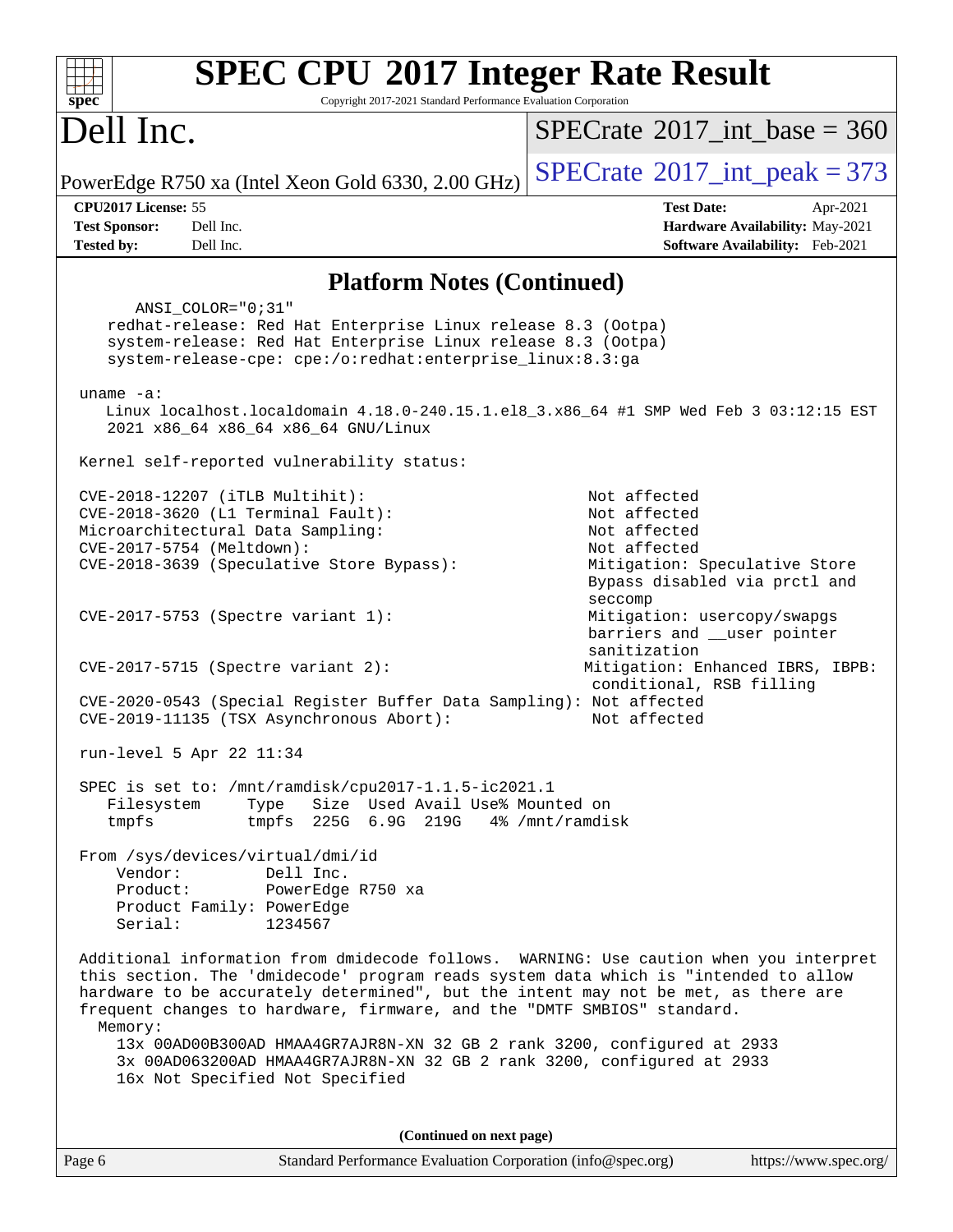Copyright 2017-2021 Standard Performance Evaluation Corporation

# Dell Inc.

**[spec](http://www.spec.org/)**

 $\pm$ 

 $SPECrate$ <sup>®</sup>[2017\\_int\\_base =](http://www.spec.org/auto/cpu2017/Docs/result-fields.html#SPECrate2017intbase) 360

PowerEdge R750 xa (Intel Xeon Gold 6330, 2.00 GHz)  $\left|$  [SPECrate](http://www.spec.org/auto/cpu2017/Docs/result-fields.html#SPECrate2017intpeak)®[2017\\_int\\_peak = 3](http://www.spec.org/auto/cpu2017/Docs/result-fields.html#SPECrate2017intpeak)73

**[Test Sponsor:](http://www.spec.org/auto/cpu2017/Docs/result-fields.html#TestSponsor)** Dell Inc. **[Hardware Availability:](http://www.spec.org/auto/cpu2017/Docs/result-fields.html#HardwareAvailability)** May-2021 **[Tested by:](http://www.spec.org/auto/cpu2017/Docs/result-fields.html#Testedby)** Dell Inc. **[Software Availability:](http://www.spec.org/auto/cpu2017/Docs/result-fields.html#SoftwareAvailability)** Feb-2021

**[CPU2017 License:](http://www.spec.org/auto/cpu2017/Docs/result-fields.html#CPU2017License)** 55 **[Test Date:](http://www.spec.org/auto/cpu2017/Docs/result-fields.html#TestDate)** Apr-2021

#### **[Platform Notes \(Continued\)](http://www.spec.org/auto/cpu2017/Docs/result-fields.html#PlatformNotes)**

 BIOS: BIOS Vendor: Dell Inc. BIOS Version: 1.1.2 BIOS Date: 04/09/2021 BIOS Revision: 1.1

(End of data from sysinfo program)

#### **[Compiler Version Notes](http://www.spec.org/auto/cpu2017/Docs/result-fields.html#CompilerVersionNotes)**

Page 7 Standard Performance Evaluation Corporation [\(info@spec.org\)](mailto:info@spec.org) <https://www.spec.org/> ============================================================================== C | 500.perlbench\_r(peak) 557.xz\_r(peak) ------------------------------------------------------------------------------ Intel(R) C Intel(R) 64 Compiler Classic for applications running on Intel(R) 64, Version 2021.1 Build 20201112\_000000 Copyright (C) 1985-2020 Intel Corporation. All rights reserved. ------------------------------------------------------------------------------ ==============================================================================  $C \qquad \qquad \vert \; 502.\text{gcc\_r}(\text{peak})$ ------------------------------------------------------------------------------ Intel(R) oneAPI DPC++/C++ Compiler for applications running on IA-32, Version 2021.1 Build 20201113 Copyright (C) 1985-2020 Intel Corporation. All rights reserved. ------------------------------------------------------------------------------ ============================================================================== C | 500.perlbench\_r(base) 502.gcc\_r(base) 505.mcf\_r(base, peak) | 525.x264\_r(base, peak) 557.xz\_r(base) ------------------------------------------------------------------------------ Intel(R) oneAPI DPC++/C++ Compiler for applications running on Intel(R) 64, Version 2021.1 Build 20201113 Copyright (C) 1985-2020 Intel Corporation. All rights reserved. ------------------------------------------------------------------------------ ============================================================================== C | 500.perlbench  $r(\text{peak})$  557.xz  $r(\text{peak})$ ------------------------------------------------------------------------------ Intel(R) C Intel(R) 64 Compiler Classic for applications running on Intel(R) 64, Version 2021.1 Build 20201112\_000000 Copyright (C) 1985-2020 Intel Corporation. All rights reserved. ------------------------------------------------------------------------------ ==============================================================================  $C \qquad | \quad 502.\text{gcc\_r}(\text{peak})$ ------------------------------------------------------------------------------ **(Continued on next page)**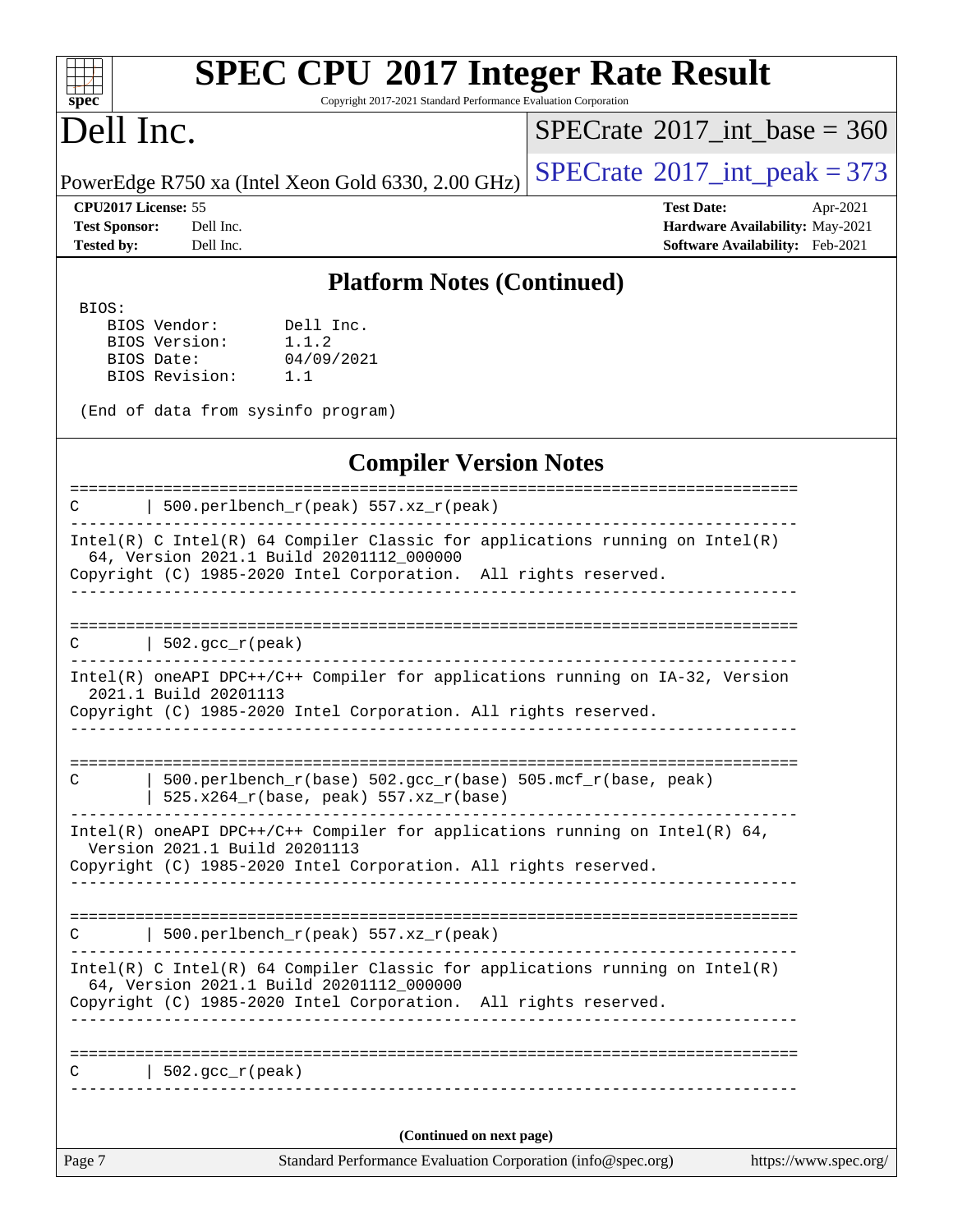| $spec^*$                                                         | <b>SPEC CPU®2017 Integer Rate Result</b><br>Copyright 2017-2021 Standard Performance Evaluation Corporation                                                                                                                         |                                                                                                     |  |
|------------------------------------------------------------------|-------------------------------------------------------------------------------------------------------------------------------------------------------------------------------------------------------------------------------------|-----------------------------------------------------------------------------------------------------|--|
| Dell Inc.                                                        |                                                                                                                                                                                                                                     | $SPECrate^{\circledast}2017$ int base = 360                                                         |  |
|                                                                  | PowerEdge R750 xa (Intel Xeon Gold 6330, 2.00 GHz)                                                                                                                                                                                  | $SPECTate$ <sup>®</sup> 2017_int_peak = 373                                                         |  |
| CPU2017 License: 55<br><b>Test Sponsor:</b><br><b>Tested by:</b> | Dell Inc.<br>Dell Inc.                                                                                                                                                                                                              | <b>Test Date:</b><br>Apr-2021<br>Hardware Availability: May-2021<br>Software Availability: Feb-2021 |  |
|                                                                  | <b>Compiler Version Notes (Continued)</b>                                                                                                                                                                                           |                                                                                                     |  |
|                                                                  | Intel(R) oneAPI DPC++/C++ Compiler for applications running on IA-32, Version<br>2021.1 Build 20201113<br>Copyright (C) 1985-2020 Intel Corporation. All rights reserved.                                                           |                                                                                                     |  |
| С                                                                | 500.perlbench_r(base) 502.gcc_r(base) 505.mcf_r(base, peak)<br>525.x264_r(base, peak) 557.xz_r(base)                                                                                                                                |                                                                                                     |  |
|                                                                  | Intel(R) oneAPI DPC++/C++ Compiler for applications running on Intel(R) 64,<br>Version 2021.1 Build 20201113<br>Copyright (C) 1985-2020 Intel Corporation. All rights reserved.                                                     | ------------------                                                                                  |  |
|                                                                  | 500.perlbench_r(peak) 557.xz_r(peak)<br>Intel(R) C Intel(R) 64 Compiler Classic for applications running on Intel(R)<br>64, Version 2021.1 Build 20201112_000000<br>Copyright (C) 1985-2020 Intel Corporation. All rights reserved. |                                                                                                     |  |
| C                                                                | $\vert$ 502.gcc_r(peak)<br>Intel(R) oneAPI DPC++/C++ Compiler for applications running on IA-32, Version                                                                                                                            |                                                                                                     |  |
|                                                                  | 2021.1 Build 20201113<br>Copyright (C) 1985-2020 Intel Corporation. All rights reserved.                                                                                                                                            |                                                                                                     |  |
| C                                                                | 500.perlbench_r(base) 502.gcc_r(base) 505.mcf_r(base, peak)<br>$525.x264_r(base, peak) 557.xz_r(base)$                                                                                                                              |                                                                                                     |  |
|                                                                  | Intel(R) oneAPI DPC++/C++ Compiler for applications running on Intel(R) 64,<br>Version 2021.1 Build 20201113<br>Copyright (C) 1985-2020 Intel Corporation. All rights reserved.                                                     |                                                                                                     |  |
| $C++$                                                            | 520.omnetpp_r(base, peak) 523.xalancbmk_r(base, peak)<br>531.deepsjeng_r(base, peak) 541.leela_r(base, peak)                                                                                                                        |                                                                                                     |  |
|                                                                  | Intel(R) oneAPI DPC++/C++ Compiler for applications running on Intel(R) $64$ ,<br>Version 2021.1 Build 20201113<br>Copyright (C) 1985-2020 Intel Corporation. All rights reserved.                                                  |                                                                                                     |  |
|                                                                  | (Continued on next page)                                                                                                                                                                                                            |                                                                                                     |  |
| Page 8                                                           | Standard Performance Evaluation Corporation (info@spec.org)                                                                                                                                                                         | https://www.spec.org/                                                                               |  |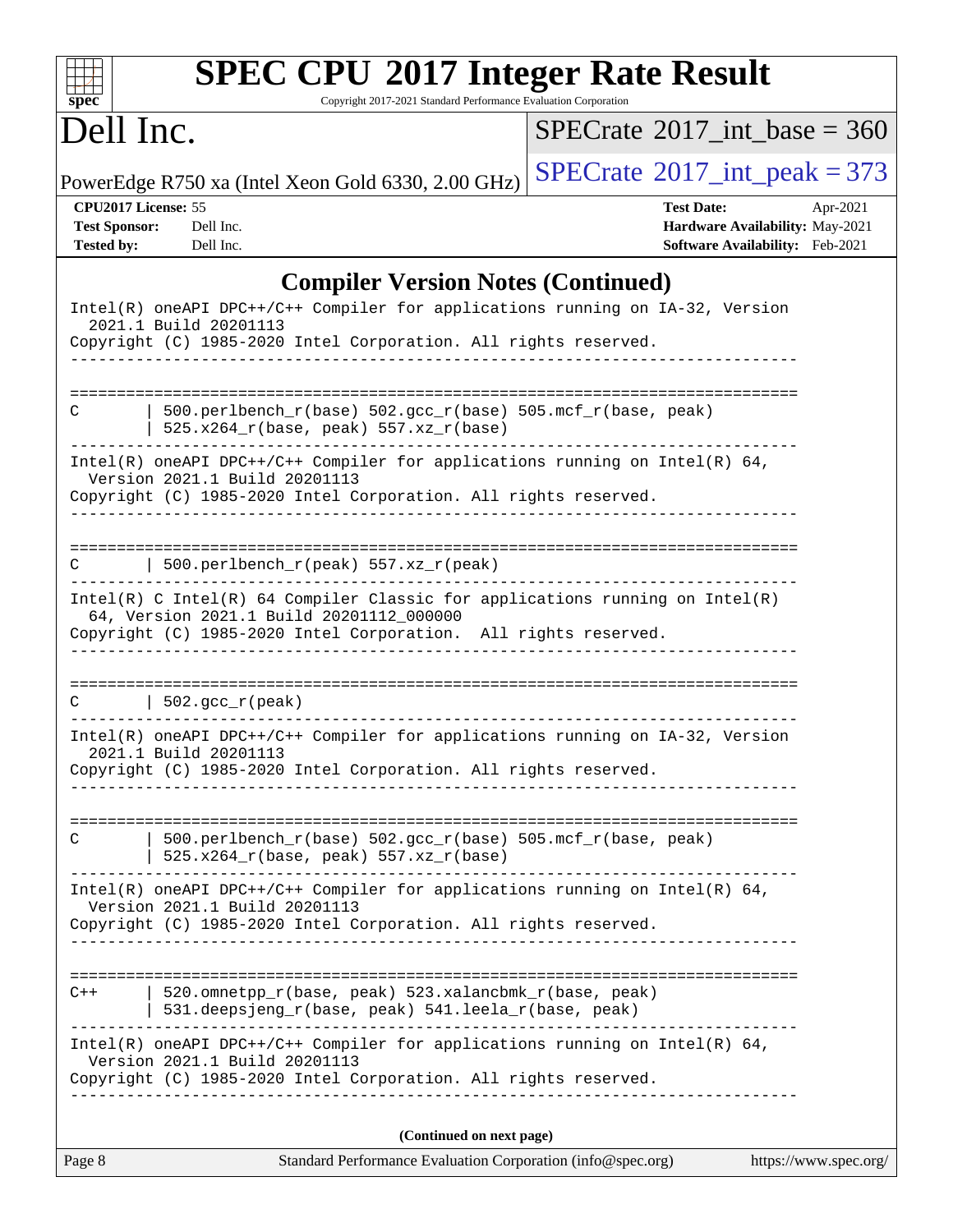| S.<br>n<br>æ<br>Ċ. |  |  |  |  |  |
|--------------------|--|--|--|--|--|

Copyright 2017-2021 Standard Performance Evaluation Corporation

# Dell Inc.

 $SPECTate$ <sup>®</sup>[2017\\_int\\_base =](http://www.spec.org/auto/cpu2017/Docs/result-fields.html#SPECrate2017intbase) 360

PowerEdge R750 xa (Intel Xeon Gold 6330, 2.00 GHz)  $\left|$  [SPECrate](http://www.spec.org/auto/cpu2017/Docs/result-fields.html#SPECrate2017intpeak)®[2017\\_int\\_peak = 3](http://www.spec.org/auto/cpu2017/Docs/result-fields.html#SPECrate2017intpeak)73

**[CPU2017 License:](http://www.spec.org/auto/cpu2017/Docs/result-fields.html#CPU2017License)** 55 **[Test Date:](http://www.spec.org/auto/cpu2017/Docs/result-fields.html#TestDate)** Apr-2021 **[Test Sponsor:](http://www.spec.org/auto/cpu2017/Docs/result-fields.html#TestSponsor)** Dell Inc. **[Hardware Availability:](http://www.spec.org/auto/cpu2017/Docs/result-fields.html#HardwareAvailability)** May-2021 **[Tested by:](http://www.spec.org/auto/cpu2017/Docs/result-fields.html#Testedby)** Dell Inc. **[Software Availability:](http://www.spec.org/auto/cpu2017/Docs/result-fields.html#SoftwareAvailability)** Feb-2021

### **[Compiler Version Notes \(Continued\)](http://www.spec.org/auto/cpu2017/Docs/result-fields.html#CompilerVersionNotes)**

============================================================================== Fortran | 548.exchange2\_r(base, peak) ------------------------------------------------------------------------------ Intel(R) Fortran Intel(R) 64 Compiler Classic for applications running on Intel(R) 64, Version 2021.1 Build 20201112\_000000

Copyright (C) 1985-2020 Intel Corporation. All rights reserved.

------------------------------------------------------------------------------

## **[Base Compiler Invocation](http://www.spec.org/auto/cpu2017/Docs/result-fields.html#BaseCompilerInvocation)**

[C benchmarks](http://www.spec.org/auto/cpu2017/Docs/result-fields.html#Cbenchmarks): [icx](http://www.spec.org/cpu2017/results/res2021q2/cpu2017-20210510-26097.flags.html#user_CCbase_intel_icx_fe2d28d19ae2a5db7c42fe0f2a2aed77cb715edd4aeb23434404a8be6683fe239869bb6ca8154ca98265c2e3b9226a719a0efe2953a4a7018c379b7010ccf087)

[C++ benchmarks:](http://www.spec.org/auto/cpu2017/Docs/result-fields.html#CXXbenchmarks) [icpx](http://www.spec.org/cpu2017/results/res2021q2/cpu2017-20210510-26097.flags.html#user_CXXbase_intel_icpx_1e918ed14c436bf4b9b7c8bcdd51d4539fc71b3df010bd1e9f8732d9c34c2b2914e48204a846820f3c0ebb4095dea797a5c30b458ac0b6dffac65d78f781f5ca)

[Fortran benchmarks](http://www.spec.org/auto/cpu2017/Docs/result-fields.html#Fortranbenchmarks): [ifort](http://www.spec.org/cpu2017/results/res2021q2/cpu2017-20210510-26097.flags.html#user_FCbase_intel_ifort_8111460550e3ca792625aed983ce982f94888b8b503583aa7ba2b8303487b4d8a21a13e7191a45c5fd58ff318f48f9492884d4413fa793fd88dd292cad7027ca)

## **[Base Portability Flags](http://www.spec.org/auto/cpu2017/Docs/result-fields.html#BasePortabilityFlags)**

 500.perlbench\_r: [-DSPEC\\_LP64](http://www.spec.org/cpu2017/results/res2021q2/cpu2017-20210510-26097.flags.html#b500.perlbench_r_basePORTABILITY_DSPEC_LP64) [-DSPEC\\_LINUX\\_X64](http://www.spec.org/cpu2017/results/res2021q2/cpu2017-20210510-26097.flags.html#b500.perlbench_r_baseCPORTABILITY_DSPEC_LINUX_X64) 502.gcc\_r: [-DSPEC\\_LP64](http://www.spec.org/cpu2017/results/res2021q2/cpu2017-20210510-26097.flags.html#suite_basePORTABILITY502_gcc_r_DSPEC_LP64) 505.mcf\_r: [-DSPEC\\_LP64](http://www.spec.org/cpu2017/results/res2021q2/cpu2017-20210510-26097.flags.html#suite_basePORTABILITY505_mcf_r_DSPEC_LP64) 520.omnetpp\_r: [-DSPEC\\_LP64](http://www.spec.org/cpu2017/results/res2021q2/cpu2017-20210510-26097.flags.html#suite_basePORTABILITY520_omnetpp_r_DSPEC_LP64) 523.xalancbmk\_r: [-DSPEC\\_LP64](http://www.spec.org/cpu2017/results/res2021q2/cpu2017-20210510-26097.flags.html#suite_basePORTABILITY523_xalancbmk_r_DSPEC_LP64) [-DSPEC\\_LINUX](http://www.spec.org/cpu2017/results/res2021q2/cpu2017-20210510-26097.flags.html#b523.xalancbmk_r_baseCXXPORTABILITY_DSPEC_LINUX) 525.x264\_r: [-DSPEC\\_LP64](http://www.spec.org/cpu2017/results/res2021q2/cpu2017-20210510-26097.flags.html#suite_basePORTABILITY525_x264_r_DSPEC_LP64) 531.deepsjeng\_r: [-DSPEC\\_LP64](http://www.spec.org/cpu2017/results/res2021q2/cpu2017-20210510-26097.flags.html#suite_basePORTABILITY531_deepsjeng_r_DSPEC_LP64) 541.leela\_r: [-DSPEC\\_LP64](http://www.spec.org/cpu2017/results/res2021q2/cpu2017-20210510-26097.flags.html#suite_basePORTABILITY541_leela_r_DSPEC_LP64) 548.exchange2\_r: [-DSPEC\\_LP64](http://www.spec.org/cpu2017/results/res2021q2/cpu2017-20210510-26097.flags.html#suite_basePORTABILITY548_exchange2_r_DSPEC_LP64) 557.xz\_r: [-DSPEC\\_LP64](http://www.spec.org/cpu2017/results/res2021q2/cpu2017-20210510-26097.flags.html#suite_basePORTABILITY557_xz_r_DSPEC_LP64)

## **[Base Optimization Flags](http://www.spec.org/auto/cpu2017/Docs/result-fields.html#BaseOptimizationFlags)**

[C benchmarks](http://www.spec.org/auto/cpu2017/Docs/result-fields.html#Cbenchmarks):

```
-w -std=c11 -m64 -Wl,-z,muldefs -xCORE-AVX512 -O3 -ffast-math
-flto -mfpmath=sse -funroll-loops -qopt-mem-layout-trans=4
-mbranches-within-32B-boundaries
-L/opt/intel/oneapi/compiler/2021.1.1/linux/compiler/lib/intel64_lin
-lqkmalloc
```
**(Continued on next page)**

| Page 9 | Standard Performance Evaluation Corporation (info@spec.org) | https://www.spec.org/ |
|--------|-------------------------------------------------------------|-----------------------|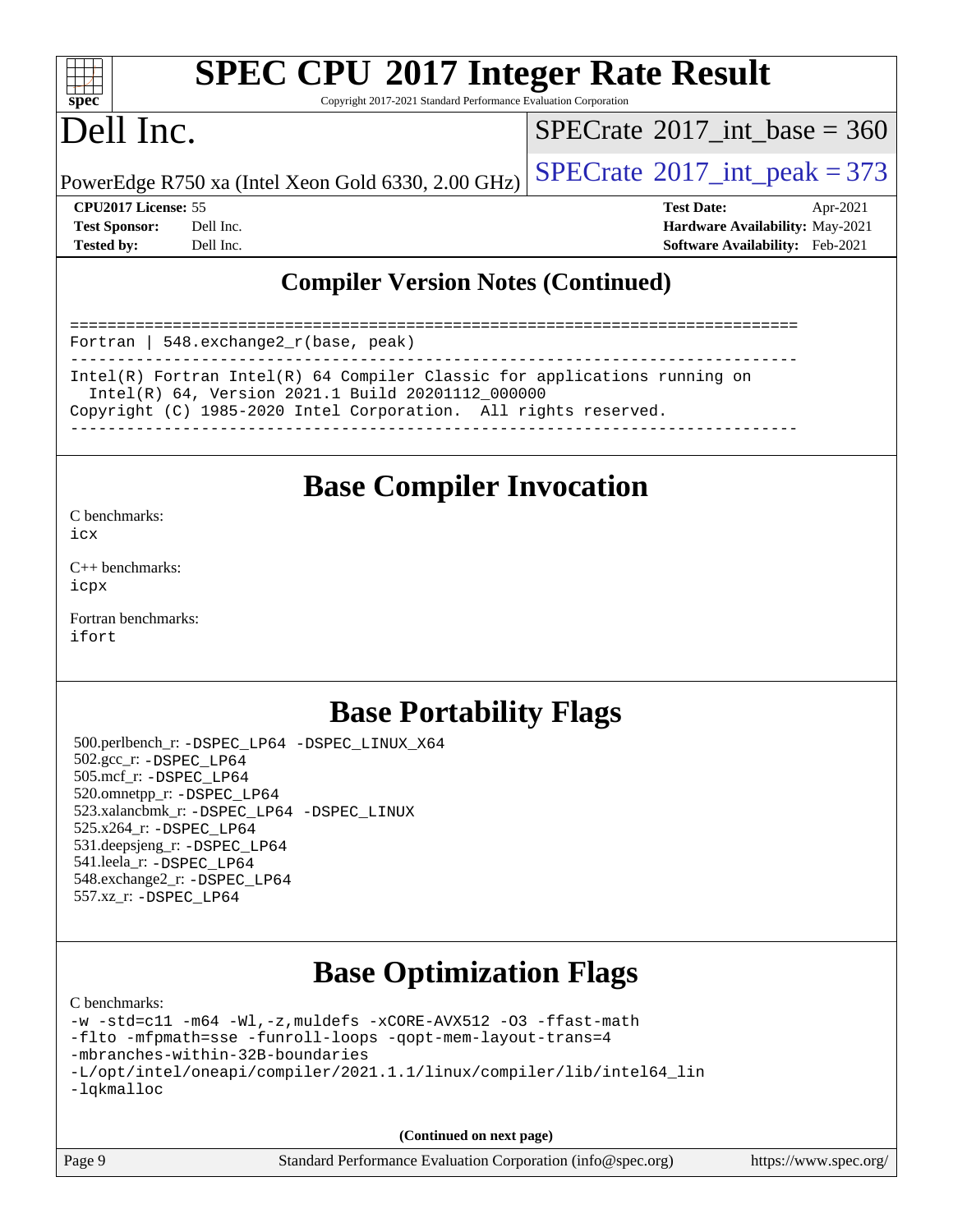

Copyright 2017-2021 Standard Performance Evaluation Corporation

# Dell Inc.

 $SPECTate@2017_int\_base = 360$ 

PowerEdge R750 xa (Intel Xeon Gold 6330, 2.00 GHz)  $\left|$  [SPECrate](http://www.spec.org/auto/cpu2017/Docs/result-fields.html#SPECrate2017intpeak)<sup>®</sup>[2017\\_int\\_peak = 3](http://www.spec.org/auto/cpu2017/Docs/result-fields.html#SPECrate2017intpeak)73

**[CPU2017 License:](http://www.spec.org/auto/cpu2017/Docs/result-fields.html#CPU2017License)** 55 **[Test Date:](http://www.spec.org/auto/cpu2017/Docs/result-fields.html#TestDate)** Apr-2021 **[Test Sponsor:](http://www.spec.org/auto/cpu2017/Docs/result-fields.html#TestSponsor)** Dell Inc. **[Hardware Availability:](http://www.spec.org/auto/cpu2017/Docs/result-fields.html#HardwareAvailability)** May-2021 **[Tested by:](http://www.spec.org/auto/cpu2017/Docs/result-fields.html#Testedby)** Dell Inc. **[Software Availability:](http://www.spec.org/auto/cpu2017/Docs/result-fields.html#SoftwareAvailability)** Feb-2021

# **[Base Optimization Flags \(Continued\)](http://www.spec.org/auto/cpu2017/Docs/result-fields.html#BaseOptimizationFlags)**

[C++ benchmarks:](http://www.spec.org/auto/cpu2017/Docs/result-fields.html#CXXbenchmarks)

[-w](http://www.spec.org/cpu2017/results/res2021q2/cpu2017-20210510-26097.flags.html#user_CXXbase_supress_warning_66fb2c4e5c1dd10f38bdd29623979399e5ae75ae6e5453792d82ef66afed381df4a8602f92cac8d2ea0fffa7b93b4b1ccb9ecad4af01c9b2fe338b2082ae3859) [-m64](http://www.spec.org/cpu2017/results/res2021q2/cpu2017-20210510-26097.flags.html#user_CXXbase_m64-icc) [-Wl,-z,muldefs](http://www.spec.org/cpu2017/results/res2021q2/cpu2017-20210510-26097.flags.html#user_CXXbase_link_force_multiple1_b4cbdb97b34bdee9ceefcfe54f4c8ea74255f0b02a4b23e853cdb0e18eb4525ac79b5a88067c842dd0ee6996c24547a27a4b99331201badda8798ef8a743f577) [-xCORE-AVX512](http://www.spec.org/cpu2017/results/res2021q2/cpu2017-20210510-26097.flags.html#user_CXXbase_f-xCORE-AVX512) [-O3](http://www.spec.org/cpu2017/results/res2021q2/cpu2017-20210510-26097.flags.html#user_CXXbase_f-O3) [-ffast-math](http://www.spec.org/cpu2017/results/res2021q2/cpu2017-20210510-26097.flags.html#user_CXXbase_f-ffast-math) [-flto](http://www.spec.org/cpu2017/results/res2021q2/cpu2017-20210510-26097.flags.html#user_CXXbase_f-flto) [-mfpmath=sse](http://www.spec.org/cpu2017/results/res2021q2/cpu2017-20210510-26097.flags.html#user_CXXbase_f-mfpmath_70eb8fac26bde974f8ab713bc9086c5621c0b8d2f6c86f38af0bd7062540daf19db5f3a066d8c6684be05d84c9b6322eb3b5be6619d967835195b93d6c02afa1) [-funroll-loops](http://www.spec.org/cpu2017/results/res2021q2/cpu2017-20210510-26097.flags.html#user_CXXbase_f-funroll-loops) [-qopt-mem-layout-trans=4](http://www.spec.org/cpu2017/results/res2021q2/cpu2017-20210510-26097.flags.html#user_CXXbase_f-qopt-mem-layout-trans_fa39e755916c150a61361b7846f310bcdf6f04e385ef281cadf3647acec3f0ae266d1a1d22d972a7087a248fd4e6ca390a3634700869573d231a252c784941a8) [-mbranches-within-32B-boundaries](http://www.spec.org/cpu2017/results/res2021q2/cpu2017-20210510-26097.flags.html#user_CXXbase_f-mbranches-within-32B-boundaries) [-L/opt/intel/oneapi/compiler/2021.1.1/linux/compiler/lib/intel64\\_lin](http://www.spec.org/cpu2017/results/res2021q2/cpu2017-20210510-26097.flags.html#user_CXXbase_linkpath_f3ac96bc44eb3356c66274e76f12ce7989555e6431aa425d8bf37251b5a0a8e4f20d385a762420f3e0cdf627bb737484454017ddfa67f55a42ce17058c8be12d) [-lqkmalloc](http://www.spec.org/cpu2017/results/res2021q2/cpu2017-20210510-26097.flags.html#user_CXXbase_qkmalloc_link_lib_79a818439969f771c6bc311cfd333c00fc099dad35c030f5aab9dda831713d2015205805422f83de8875488a2991c0a156aaa600e1f9138f8fc37004abc96dc5)

[Fortran benchmarks](http://www.spec.org/auto/cpu2017/Docs/result-fields.html#Fortranbenchmarks):

[-w](http://www.spec.org/cpu2017/results/res2021q2/cpu2017-20210510-26097.flags.html#user_FCbase_supress_warning_66fb2c4e5c1dd10f38bdd29623979399e5ae75ae6e5453792d82ef66afed381df4a8602f92cac8d2ea0fffa7b93b4b1ccb9ecad4af01c9b2fe338b2082ae3859) [-m64](http://www.spec.org/cpu2017/results/res2021q2/cpu2017-20210510-26097.flags.html#user_FCbase_m64-icc) [-Wl,-z,muldefs](http://www.spec.org/cpu2017/results/res2021q2/cpu2017-20210510-26097.flags.html#user_FCbase_link_force_multiple1_b4cbdb97b34bdee9ceefcfe54f4c8ea74255f0b02a4b23e853cdb0e18eb4525ac79b5a88067c842dd0ee6996c24547a27a4b99331201badda8798ef8a743f577) [-xCORE-AVX512](http://www.spec.org/cpu2017/results/res2021q2/cpu2017-20210510-26097.flags.html#user_FCbase_f-xCORE-AVX512) [-O3](http://www.spec.org/cpu2017/results/res2021q2/cpu2017-20210510-26097.flags.html#user_FCbase_f-O3) [-ipo](http://www.spec.org/cpu2017/results/res2021q2/cpu2017-20210510-26097.flags.html#user_FCbase_f-ipo) [-no-prec-div](http://www.spec.org/cpu2017/results/res2021q2/cpu2017-20210510-26097.flags.html#user_FCbase_f-no-prec-div) [-qopt-mem-layout-trans=4](http://www.spec.org/cpu2017/results/res2021q2/cpu2017-20210510-26097.flags.html#user_FCbase_f-qopt-mem-layout-trans_fa39e755916c150a61361b7846f310bcdf6f04e385ef281cadf3647acec3f0ae266d1a1d22d972a7087a248fd4e6ca390a3634700869573d231a252c784941a8) [-nostandard-realloc-lhs](http://www.spec.org/cpu2017/results/res2021q2/cpu2017-20210510-26097.flags.html#user_FCbase_f_2003_std_realloc_82b4557e90729c0f113870c07e44d33d6f5a304b4f63d4c15d2d0f1fab99f5daaed73bdb9275d9ae411527f28b936061aa8b9c8f2d63842963b95c9dd6426b8a) [-align array32byte](http://www.spec.org/cpu2017/results/res2021q2/cpu2017-20210510-26097.flags.html#user_FCbase_align_array32byte_b982fe038af199962ba9a80c053b8342c548c85b40b8e86eb3cc33dee0d7986a4af373ac2d51c3f7cf710a18d62fdce2948f201cd044323541f22fc0fffc51b6) [-auto](http://www.spec.org/cpu2017/results/res2021q2/cpu2017-20210510-26097.flags.html#user_FCbase_f-auto) [-mbranches-within-32B-boundaries](http://www.spec.org/cpu2017/results/res2021q2/cpu2017-20210510-26097.flags.html#user_FCbase_f-mbranches-within-32B-boundaries) [-L/opt/intel/oneapi/compiler/2021.1.1/linux/compiler/lib/intel64\\_lin](http://www.spec.org/cpu2017/results/res2021q2/cpu2017-20210510-26097.flags.html#user_FCbase_linkpath_f3ac96bc44eb3356c66274e76f12ce7989555e6431aa425d8bf37251b5a0a8e4f20d385a762420f3e0cdf627bb737484454017ddfa67f55a42ce17058c8be12d) [-lqkmalloc](http://www.spec.org/cpu2017/results/res2021q2/cpu2017-20210510-26097.flags.html#user_FCbase_qkmalloc_link_lib_79a818439969f771c6bc311cfd333c00fc099dad35c030f5aab9dda831713d2015205805422f83de8875488a2991c0a156aaa600e1f9138f8fc37004abc96dc5)

# **[Peak Compiler Invocation](http://www.spec.org/auto/cpu2017/Docs/result-fields.html#PeakCompilerInvocation)**

[C benchmarks \(except as noted below\)](http://www.spec.org/auto/cpu2017/Docs/result-fields.html#Cbenchmarksexceptasnotedbelow): [icx](http://www.spec.org/cpu2017/results/res2021q2/cpu2017-20210510-26097.flags.html#user_CCpeak_intel_icx_fe2d28d19ae2a5db7c42fe0f2a2aed77cb715edd4aeb23434404a8be6683fe239869bb6ca8154ca98265c2e3b9226a719a0efe2953a4a7018c379b7010ccf087)

500.perlbench\_r: [icc](http://www.spec.org/cpu2017/results/res2021q2/cpu2017-20210510-26097.flags.html#user_peakCCLD500_perlbench_r_intel_icc_66fc1ee009f7361af1fbd72ca7dcefbb700085f36577c54f309893dd4ec40d12360134090235512931783d35fd58c0460139e722d5067c5574d8eaf2b3e37e92)

557.xz\_r: [icc](http://www.spec.org/cpu2017/results/res2021q2/cpu2017-20210510-26097.flags.html#user_peakCCLD557_xz_r_intel_icc_66fc1ee009f7361af1fbd72ca7dcefbb700085f36577c54f309893dd4ec40d12360134090235512931783d35fd58c0460139e722d5067c5574d8eaf2b3e37e92)

[C++ benchmarks:](http://www.spec.org/auto/cpu2017/Docs/result-fields.html#CXXbenchmarks) [icpx](http://www.spec.org/cpu2017/results/res2021q2/cpu2017-20210510-26097.flags.html#user_CXXpeak_intel_icpx_1e918ed14c436bf4b9b7c8bcdd51d4539fc71b3df010bd1e9f8732d9c34c2b2914e48204a846820f3c0ebb4095dea797a5c30b458ac0b6dffac65d78f781f5ca)

[Fortran benchmarks](http://www.spec.org/auto/cpu2017/Docs/result-fields.html#Fortranbenchmarks): [ifort](http://www.spec.org/cpu2017/results/res2021q2/cpu2017-20210510-26097.flags.html#user_FCpeak_intel_ifort_8111460550e3ca792625aed983ce982f94888b8b503583aa7ba2b8303487b4d8a21a13e7191a45c5fd58ff318f48f9492884d4413fa793fd88dd292cad7027ca)

## **[Peak Portability Flags](http://www.spec.org/auto/cpu2017/Docs/result-fields.html#PeakPortabilityFlags)**

 500.perlbench\_r: [-DSPEC\\_LP64](http://www.spec.org/cpu2017/results/res2021q2/cpu2017-20210510-26097.flags.html#b500.perlbench_r_peakPORTABILITY_DSPEC_LP64) [-DSPEC\\_LINUX\\_X64](http://www.spec.org/cpu2017/results/res2021q2/cpu2017-20210510-26097.flags.html#b500.perlbench_r_peakCPORTABILITY_DSPEC_LINUX_X64) 502.gcc\_r: [-D\\_FILE\\_OFFSET\\_BITS=64](http://www.spec.org/cpu2017/results/res2021q2/cpu2017-20210510-26097.flags.html#user_peakPORTABILITY502_gcc_r_file_offset_bits_64_5ae949a99b284ddf4e95728d47cb0843d81b2eb0e18bdfe74bbf0f61d0b064f4bda2f10ea5eb90e1dcab0e84dbc592acfc5018bc955c18609f94ddb8d550002c) 505.mcf\_r: [-DSPEC\\_LP64](http://www.spec.org/cpu2017/results/res2021q2/cpu2017-20210510-26097.flags.html#suite_peakPORTABILITY505_mcf_r_DSPEC_LP64) 520.omnetpp\_r: [-DSPEC\\_LP64](http://www.spec.org/cpu2017/results/res2021q2/cpu2017-20210510-26097.flags.html#suite_peakPORTABILITY520_omnetpp_r_DSPEC_LP64) 523.xalancbmk\_r: [-DSPEC\\_LP64](http://www.spec.org/cpu2017/results/res2021q2/cpu2017-20210510-26097.flags.html#suite_peakPORTABILITY523_xalancbmk_r_DSPEC_LP64) [-DSPEC\\_LINUX](http://www.spec.org/cpu2017/results/res2021q2/cpu2017-20210510-26097.flags.html#b523.xalancbmk_r_peakCXXPORTABILITY_DSPEC_LINUX) 525.x264\_r: [-DSPEC\\_LP64](http://www.spec.org/cpu2017/results/res2021q2/cpu2017-20210510-26097.flags.html#suite_peakPORTABILITY525_x264_r_DSPEC_LP64) 531.deepsjeng\_r: [-DSPEC\\_LP64](http://www.spec.org/cpu2017/results/res2021q2/cpu2017-20210510-26097.flags.html#suite_peakPORTABILITY531_deepsjeng_r_DSPEC_LP64) 541.leela\_r: [-DSPEC\\_LP64](http://www.spec.org/cpu2017/results/res2021q2/cpu2017-20210510-26097.flags.html#suite_peakPORTABILITY541_leela_r_DSPEC_LP64)

**(Continued on next page)**

Page 10 Standard Performance Evaluation Corporation [\(info@spec.org\)](mailto:info@spec.org) <https://www.spec.org/>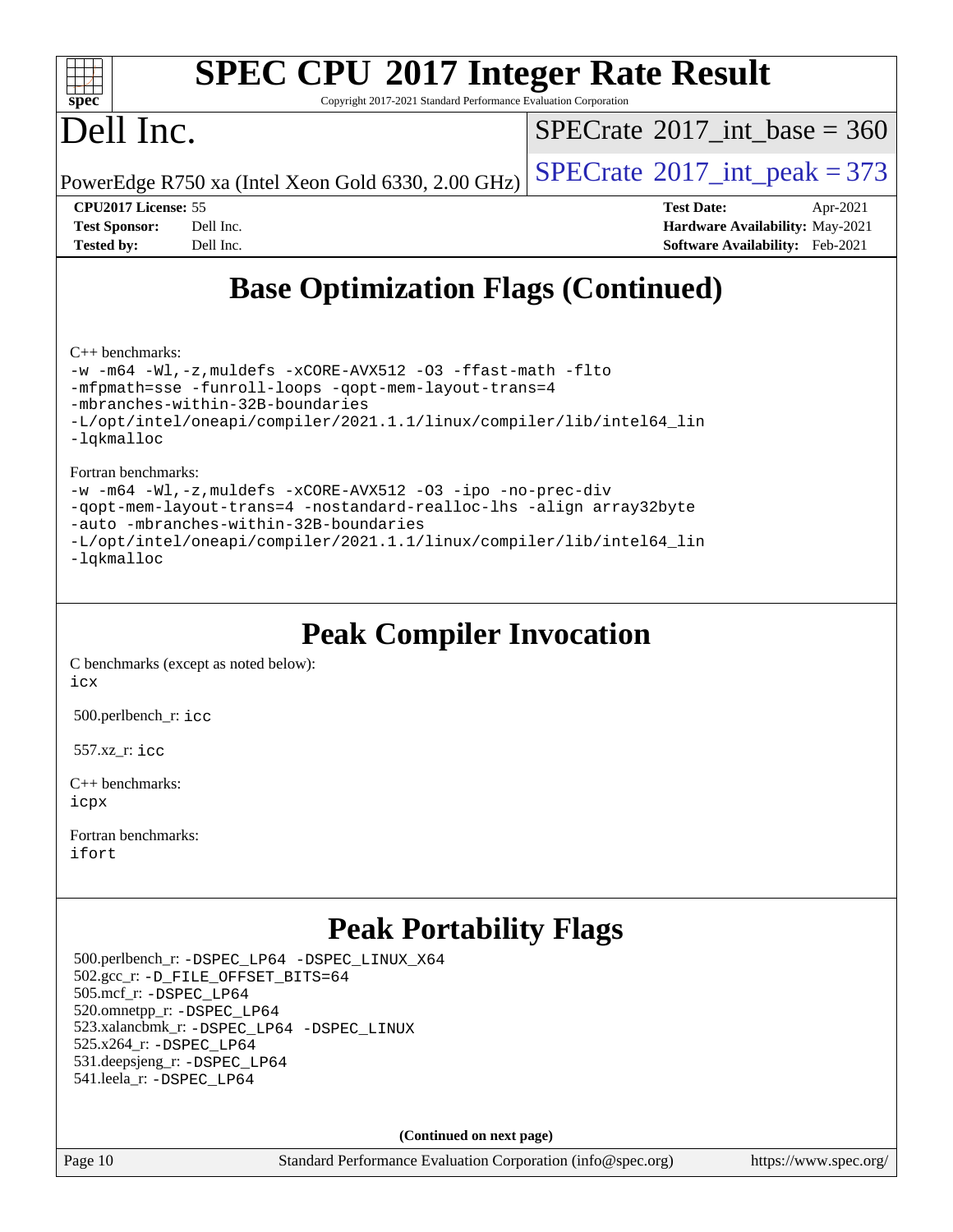Copyright 2017-2021 Standard Performance Evaluation Corporation

# Dell Inc.

**[spec](http://www.spec.org/)**

 $+\ +$ 

 $SPECTate@2017_int\_base = 360$ 

PowerEdge R750 xa (Intel Xeon Gold 6330, 2.00 GHz)  $\left|$  [SPECrate](http://www.spec.org/auto/cpu2017/Docs/result-fields.html#SPECrate2017intpeak)<sup>®</sup>[2017\\_int\\_peak = 3](http://www.spec.org/auto/cpu2017/Docs/result-fields.html#SPECrate2017intpeak)73

**[CPU2017 License:](http://www.spec.org/auto/cpu2017/Docs/result-fields.html#CPU2017License)** 55 **[Test Date:](http://www.spec.org/auto/cpu2017/Docs/result-fields.html#TestDate)** Apr-2021 **[Test Sponsor:](http://www.spec.org/auto/cpu2017/Docs/result-fields.html#TestSponsor)** Dell Inc. **[Hardware Availability:](http://www.spec.org/auto/cpu2017/Docs/result-fields.html#HardwareAvailability)** May-2021 **[Tested by:](http://www.spec.org/auto/cpu2017/Docs/result-fields.html#Testedby)** Dell Inc. **[Software Availability:](http://www.spec.org/auto/cpu2017/Docs/result-fields.html#SoftwareAvailability)** Feb-2021

# **[Peak Portability Flags \(Continued\)](http://www.spec.org/auto/cpu2017/Docs/result-fields.html#PeakPortabilityFlags)**

 548.exchange2\_r: [-DSPEC\\_LP64](http://www.spec.org/cpu2017/results/res2021q2/cpu2017-20210510-26097.flags.html#suite_peakPORTABILITY548_exchange2_r_DSPEC_LP64) 557.xz\_r: [-DSPEC\\_LP64](http://www.spec.org/cpu2017/results/res2021q2/cpu2017-20210510-26097.flags.html#suite_peakPORTABILITY557_xz_r_DSPEC_LP64)

**[Peak Optimization Flags](http://www.spec.org/auto/cpu2017/Docs/result-fields.html#PeakOptimizationFlags)**

[C benchmarks](http://www.spec.org/auto/cpu2017/Docs/result-fields.html#Cbenchmarks):

```
Page 11 Standard Performance Evaluation Corporation (info@spec.org) https://www.spec.org/
  500.perlbench_r: -Wl,-z,muldefs -prof-gen(pass 1) -prof-use(pass 2)
-xCORE-AVX512 -ipo -O3 -no-prec-div
-qopt-mem-layout-trans=4 -fno-strict-overflow
-mbranches-within-32B-boundaries
-L/opt/intel/oneapi/compiler/2021.1.1/linux/compiler/lib/intel64_lin
-lqkmalloc
  502.gcc_r: -m32
-L/opt/intel/oneapi/compiler/2021.1.1/linux/compiler/lib/ia32_lin
-std=gnu89 -Wl,-z,muldefs -fprofile-generate(pass 1)
-fprofile-use=default.profdata(pass 2) -xCORE-AVX512 -flto
-Ofast(pass 1) -O3 -ffast-math -qopt-mem-layout-trans=4
-mbranches-within-32B-boundaries
-L/usr/local/jemalloc32-5.0.1/lib -ljemalloc
  505.mcf_r: basepeak = yes
 525.x264_r: -w -std=cl1 -m64 -W1, -z, muldefs -xCORE-AVX512 -f1to-O3 -ffast-math -qopt-mem-layout-trans=4 -fno-alias
-mbranches-within-32B-boundaries
-L/opt/intel/oneapi/compiler/2021.1.1/linux/compiler/lib/intel64_lin
-lqkmalloc
  557.xz_r: -Wl,-z,muldefs -xCORE-AVX512 -ipo -O3 -no-prec-div
-qopt-mem-layout-trans=4 -mbranches-within-32B-boundaries
-L/opt/intel/oneapi/compiler/2021.1.1/linux/compiler/lib/intel64_lin
-lqkmalloc
C++ benchmarks: 
 520.omnetpp_r: basepeak = yes
  523.xalancbmk_r: basepeak = yes
  531.deepsjeng_r: basepeak = yes
                                      (Continued on next page)
```